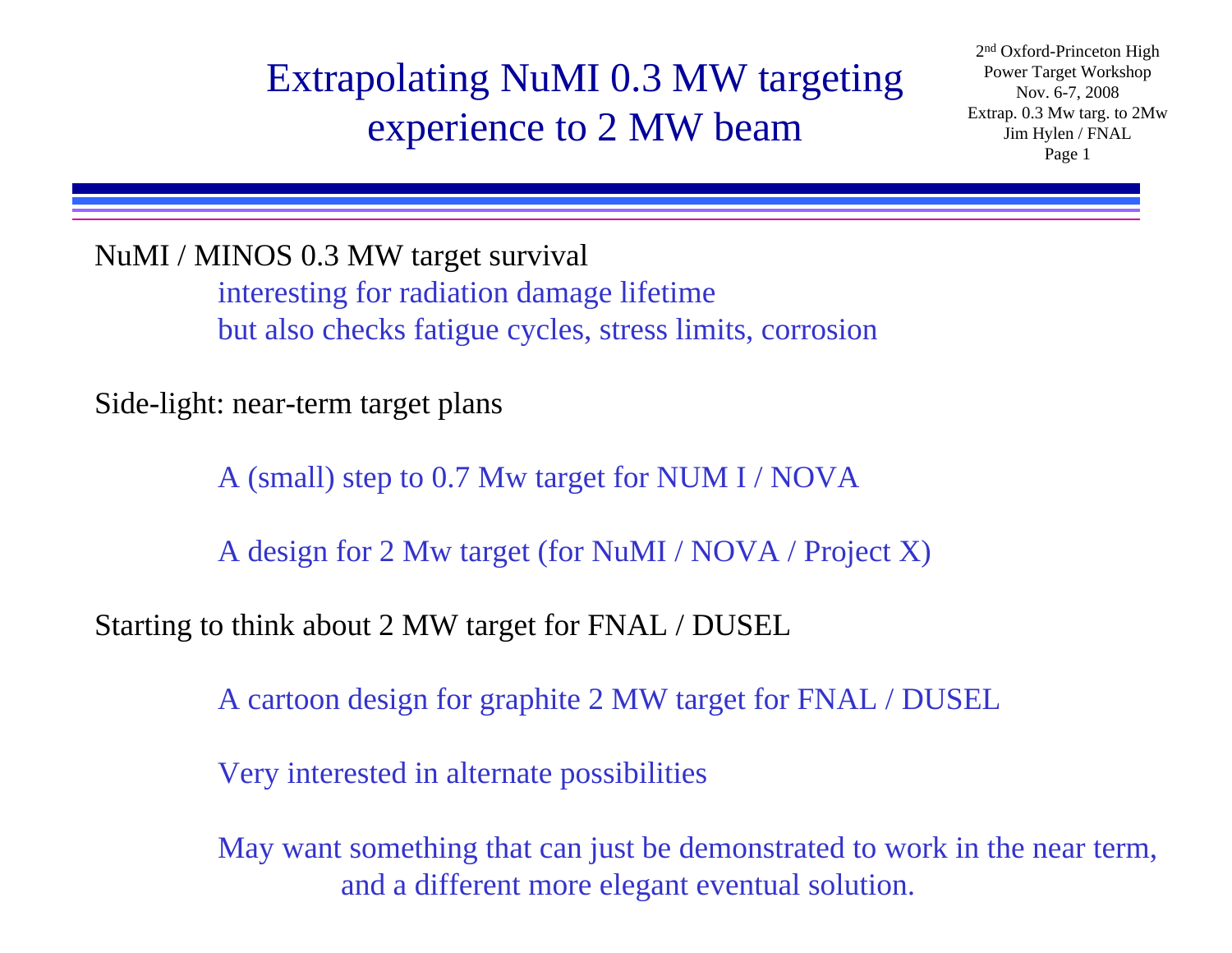#### NuMI Target *long, thin, slides into horn without touching*

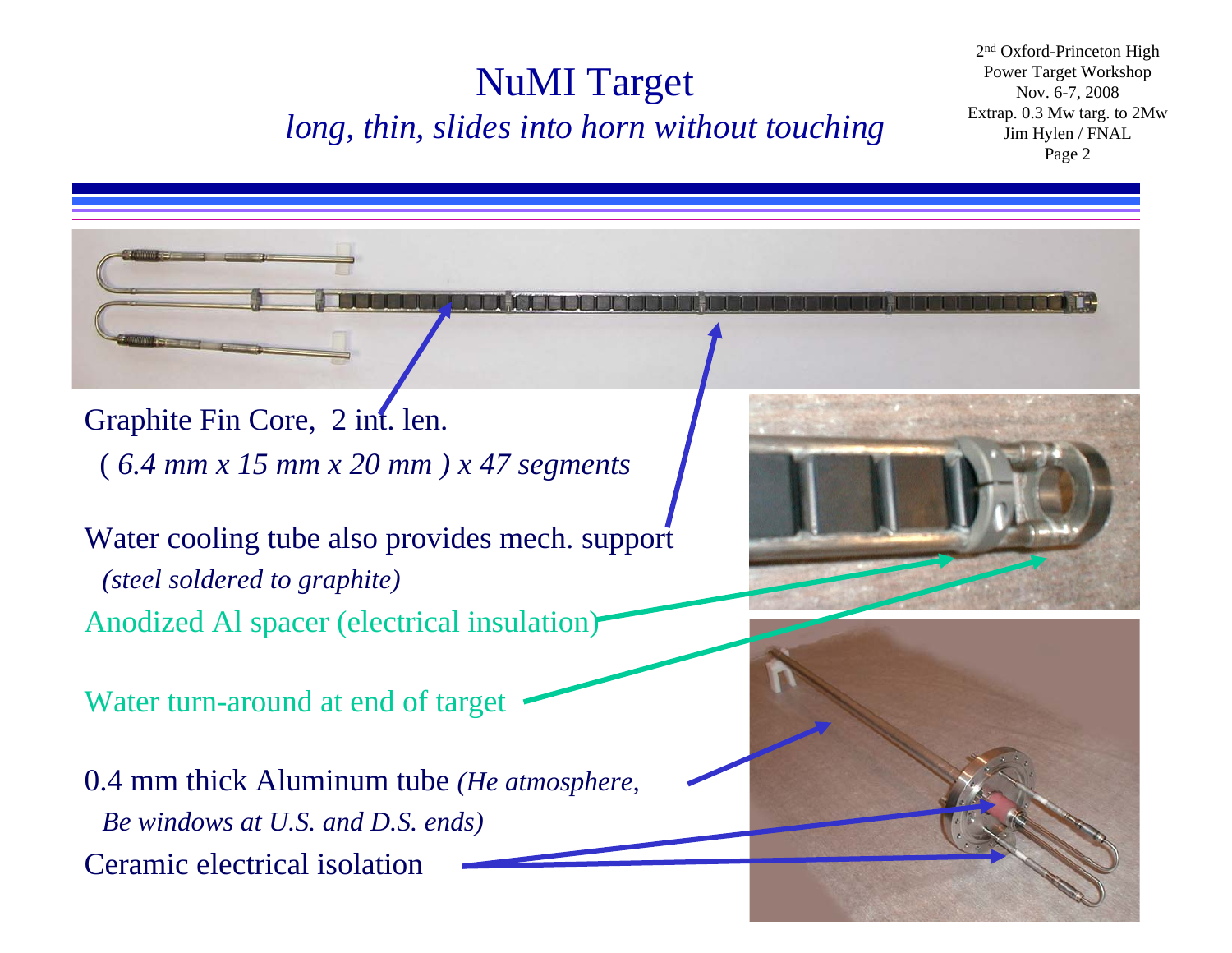### NuMI target/horn layout for low energy neutrino spectrum

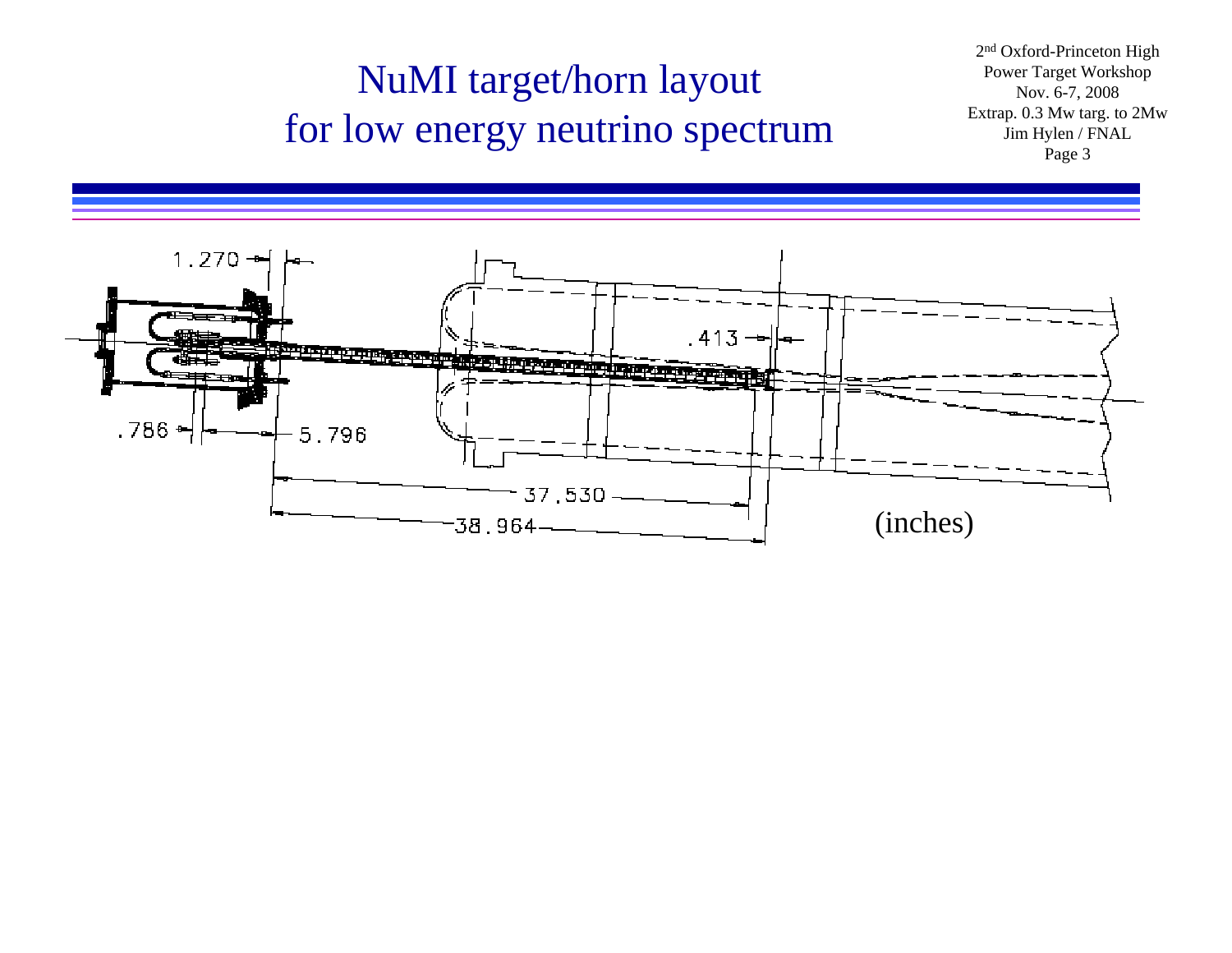# NuMI Target Run History Extrap. 0.3 Mw tars

*1st target removed after 1 ½ years 1.7e20 POT because motion bearing corroded on support/utility module, could not re-insert target in horn. 2nd target still working.*

| $2nd$ target                 | Design                                   | Running                           |
|------------------------------|------------------------------------------|-----------------------------------|
| Energy per proton            | $120 \text{ GeV}$                        | $120 \text{ GeV}$                 |
| <b>Beam power</b>            | 400 kw                                   | $260 - 320$ kw                    |
| Protons per pulse            | 4.0e13 PPP                               | $3.0 - 3.6$ e13 PPP               |
| <b>Repetition rate</b>       | 1.86 sec                                 | $2.2$ sec                         |
| Spot size                    | 1.0 mm RMS                               | 1.1 mm RMS                        |
| Lifetime - time              | $> 1$ year                               | $>$ 2 years                       |
| Lifetime - POT               | > 3.7e20                                 | $>$ 4.2e20                        |
| Integral flux at beam center | $1/(2\pi \sigma_{\rm X} \sigma_{\rm Y})$ | 5.5e19 POT/mm <sup>2</sup> so far |

*No visible corrosion on target outer Aluminum tube or downstream Beryllium window.*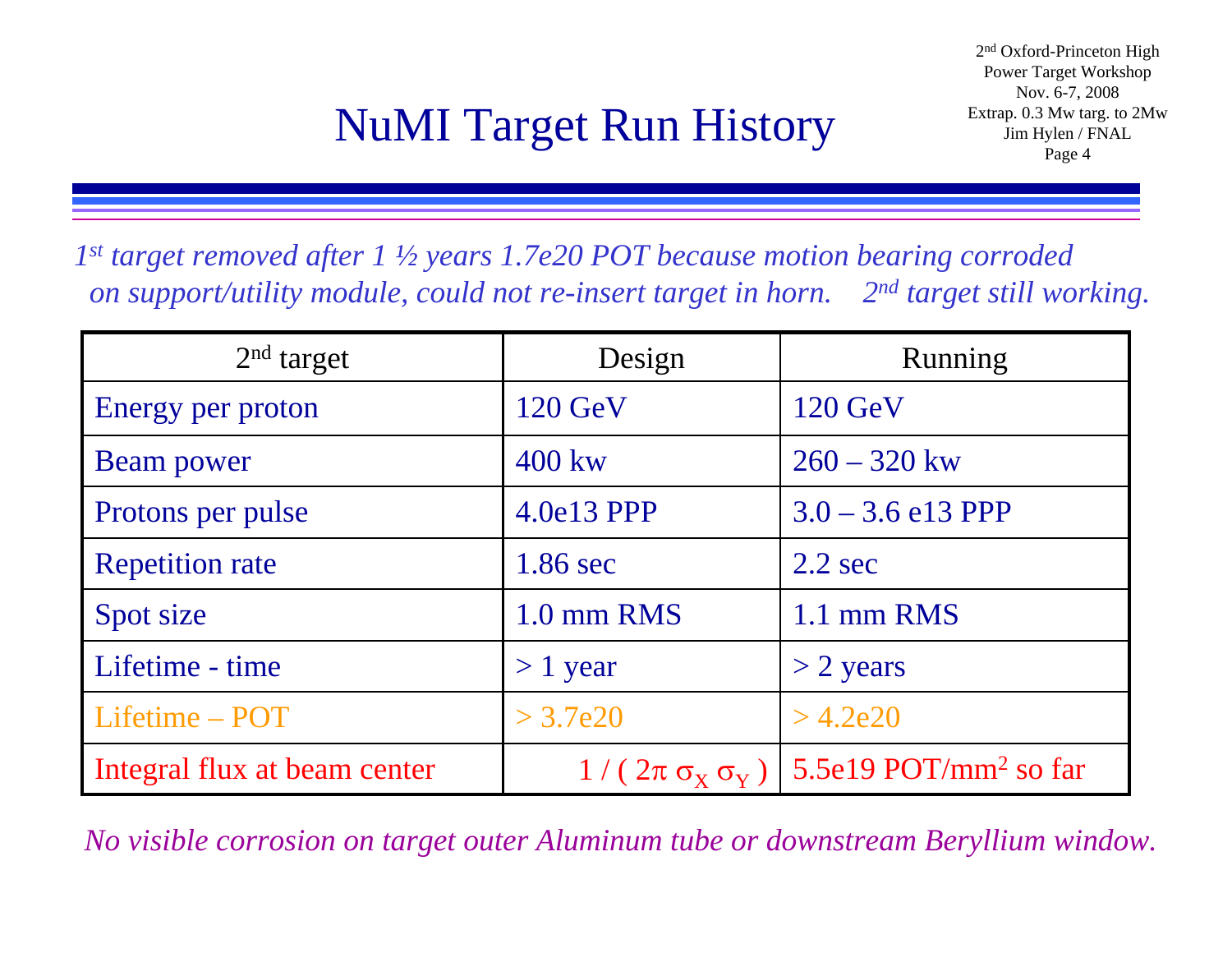### Current condition of target

2n<sup>d</sup> Oxford-Princeton High Power Target Workshop Nov. 6-7, 2008 Extrap. 0.3 Mw targ. to 2Mw Jim Hylen / FNAL Page 5

Some change in neutrino spectrum has been seen in Near Detector (MINOS has not approved a spectrum versus time for public display, so am not showing a plot)

Other changes during the run time (the switch from vacuum to helium in the decay pipe, deterioration of the hadron monitor, repositioning of target, etc.) mean disentangling the effect of target is not straight forward. Also have not completely ruled out other effects like possible baffle failure.

Change corresponds to 0% to 10% reduction of target mass in center of beam spot.

Don't know if this is gradual change in graphite density or catastrophic failure of one or more target segments. When will we know more? Perhaps change out target June 2009, autopsy in 2010 after some radiation cool-down. Month-to-month recently the spectrum looks stable, so no sign of accelerated damage.

Interesting question: how damaged can a target be before one is motivated to replace it? (For MINOS and NOVA, appears to be negligible systematic effect, just statistics)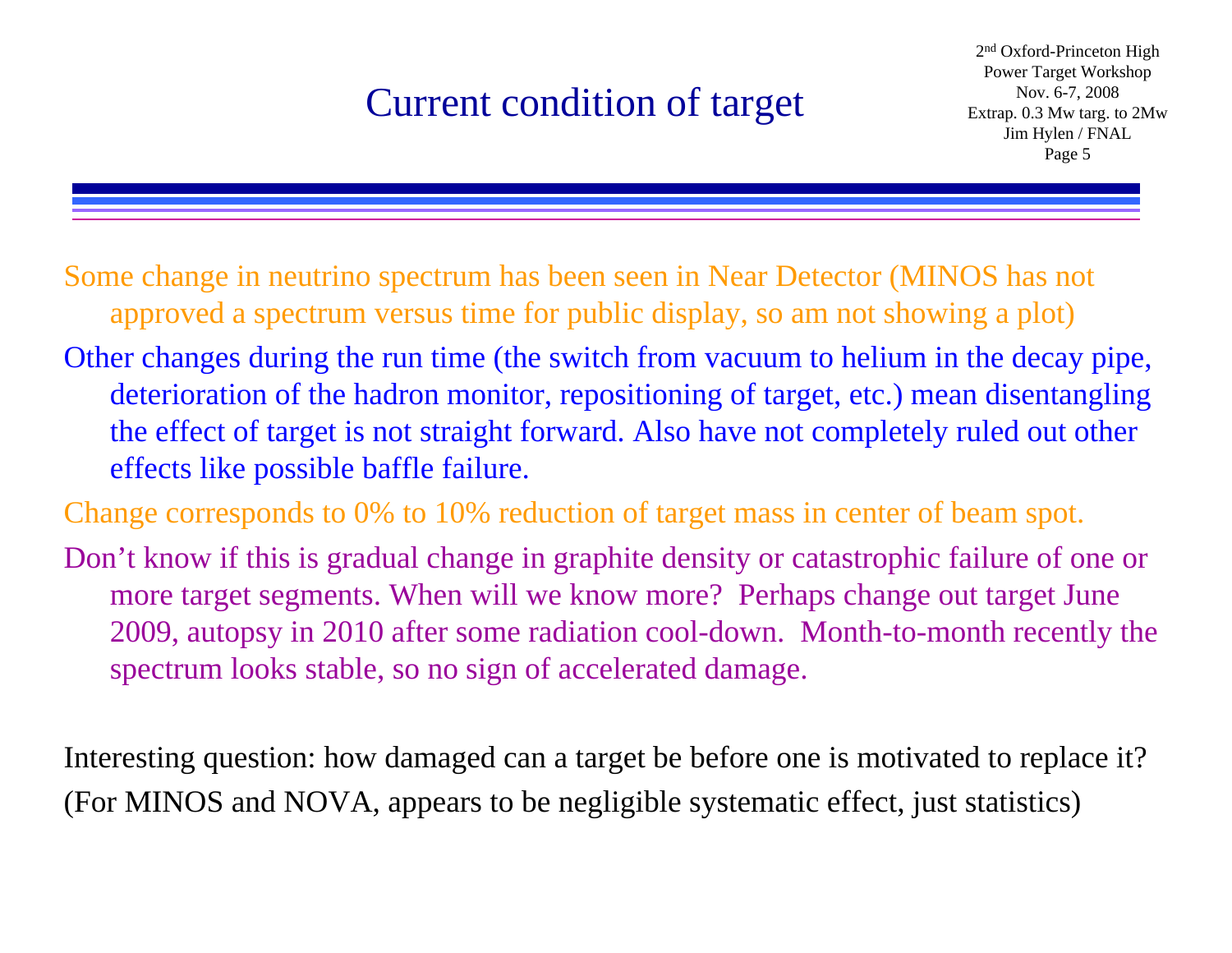### 0.7 MW NOVA-ANU target (NuMI Upgrade)

2n<sup>d</sup> Oxford-Princeton High Power Target Workshop Nov. 6-7, 2008 Extrap. 0.3 Mw targ. to 2Mw Jim Hylen / FNAL Page 6

- 6.4 mm wide graphite fins, total length 120 cm
- Cooled from one end of each fin by water-cooled pressing plate
- He atmosphere, contained with Be windows
- Water-cooled aluminum outer can
- Cross-fin at upstream end for alignment check with beam
- Increase spot size from 1.1 mm RMS to 1.3mm RMS to compensate stress for
- increase in POT/spill (  $4e13$  PPP NuMI  $\rightarrow$  4.9e13 PPP ANU )
- Based on NuMI target survival, expect  $\sim$  1 year lifetime, accept loss of 10% of target.

*Design is easier than NuMI or DUSEL because target does not have to fit in horn*

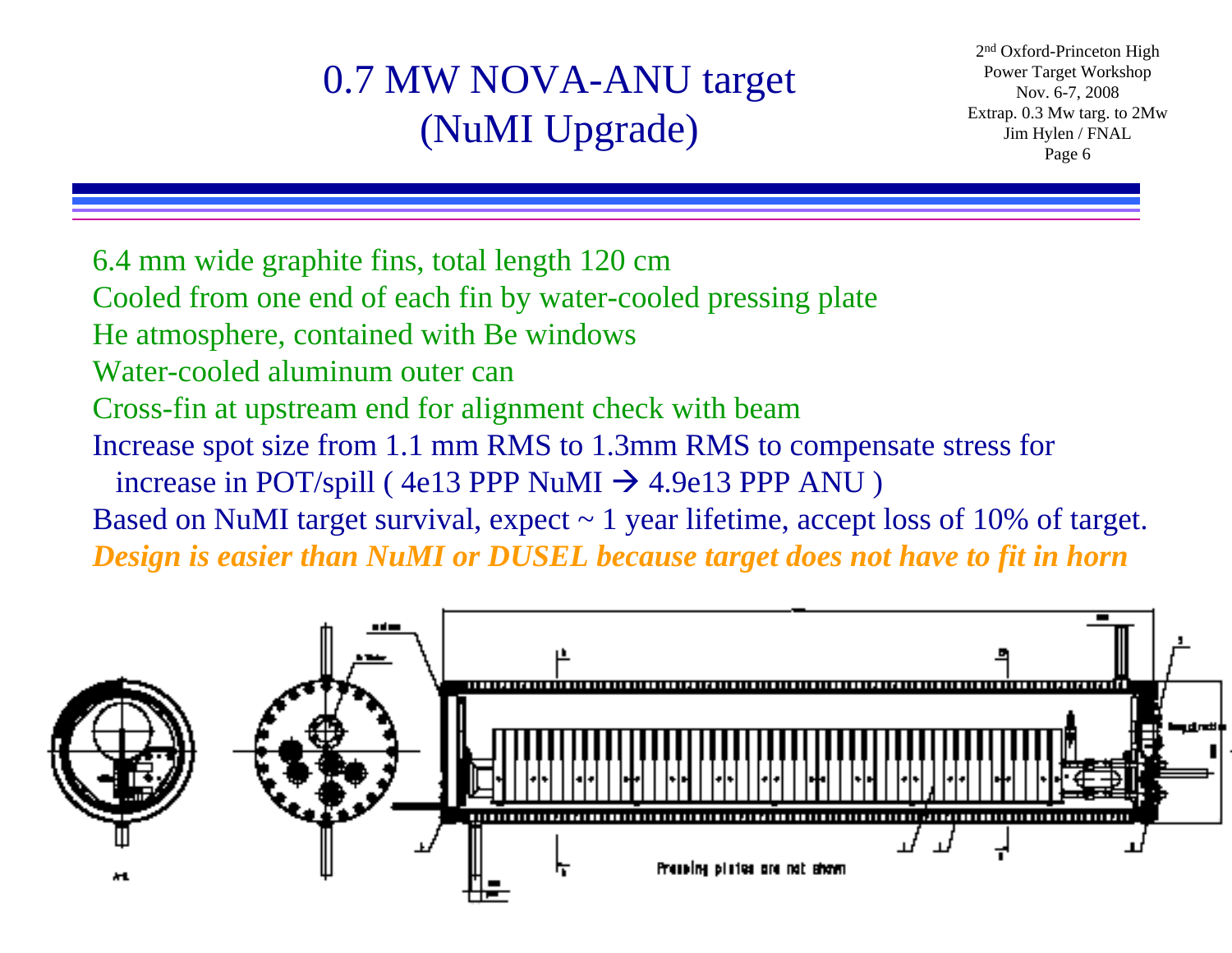2n<sup>d</sup> Oxford-Princeton High Power Target Workshop Nov. 6-7, 2008 Extrap. 0.3 Mw targ. to 2Mw Jim Hylen / FNAL

### **NuMI NOVA-ANU target/horn layout**

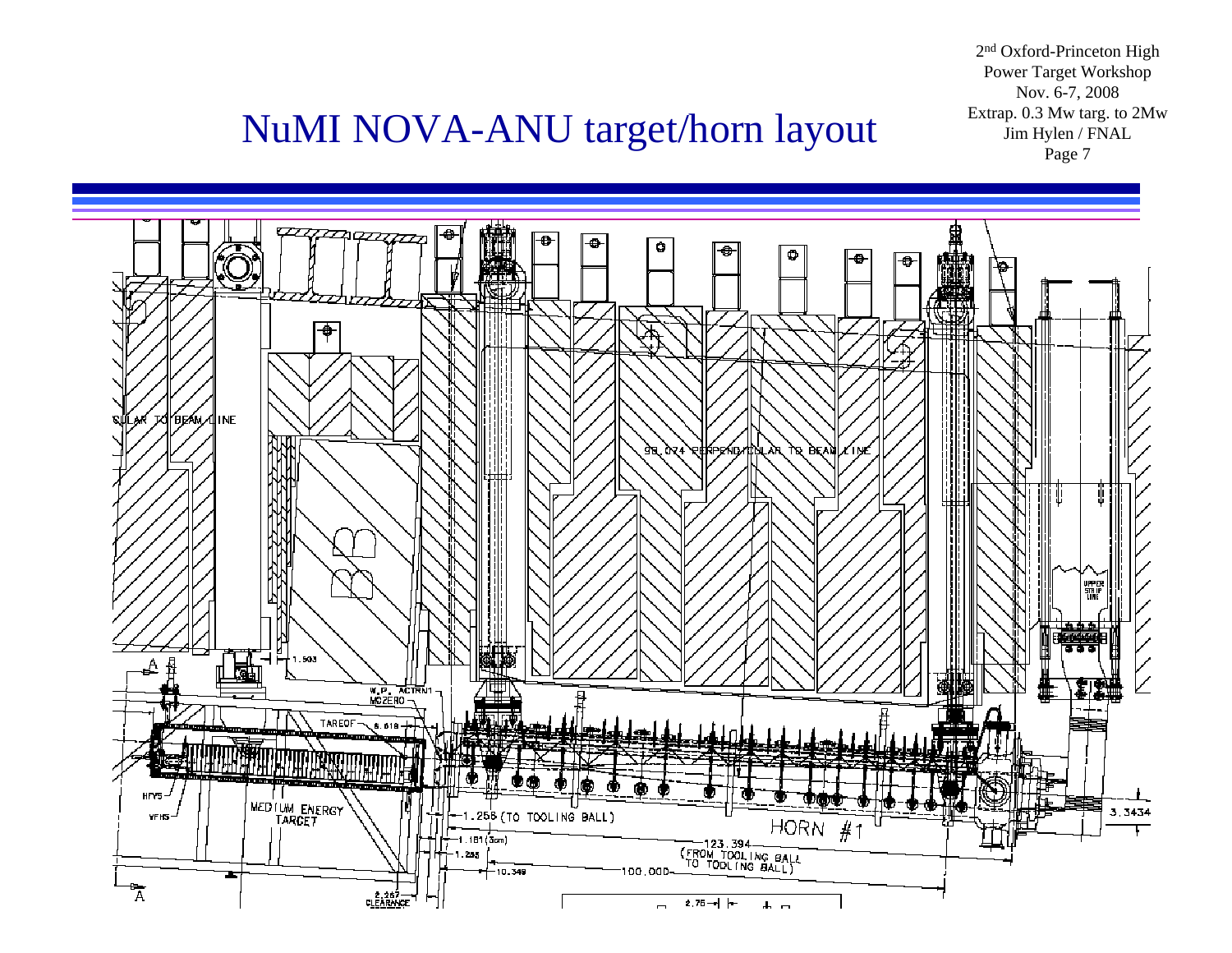From 2005 study of graphite encapsulated in Al or steel sheath, with water cooling, graphite target stress and temperature were OK for 1.5e14 PPP 2 MW beam. Remaining issues were:

- Hydraulic shock in cooling water (150 atm.) *(suggested using heat pipe to solve)*
- Radiation damage lifetime *(est. at 1 year but not well known)*
- Windows

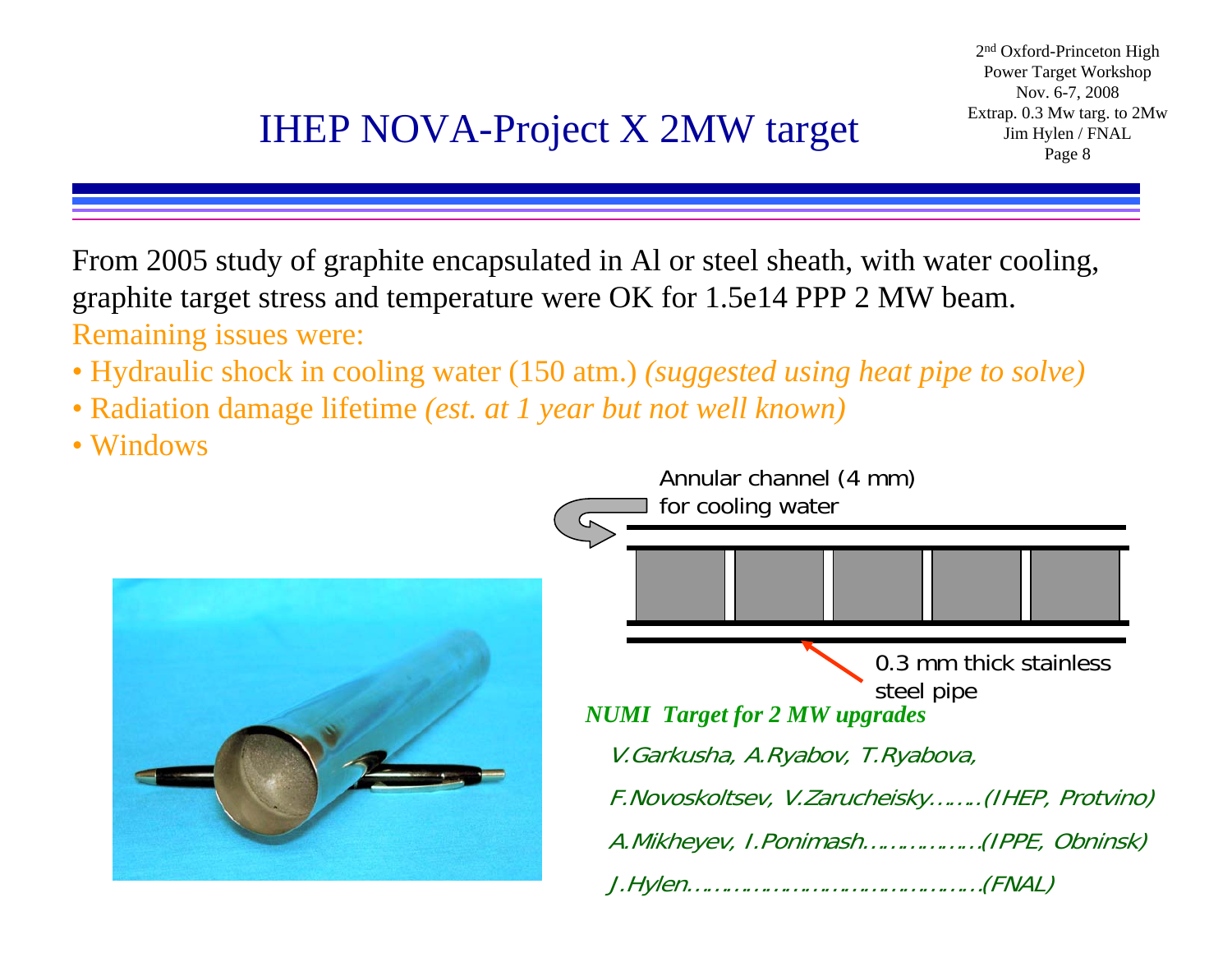For NOVA beam, target is upstream of horn, lots of extra radial space can help with two of these issues.

• Hydraulic shock in cooling water

>> use water spray from jets at large radius instead of water cooling channel

• Radiation damage lifetime

>> from NuMI, graphite lifetime at least a couple months, so a wheel of 6 targets like CNGS would last at least a year. (Might last longer, since encapsulation may prevent loss of graphite compared to open design in existing NUMI target)

• Windows

>> Beryllium window looks plausible if increase beam RMS to 3 mm

Should work for NOVA,

BUT NOT FOR DUSEL

DUSEL neutrino spectrum requires target inside horn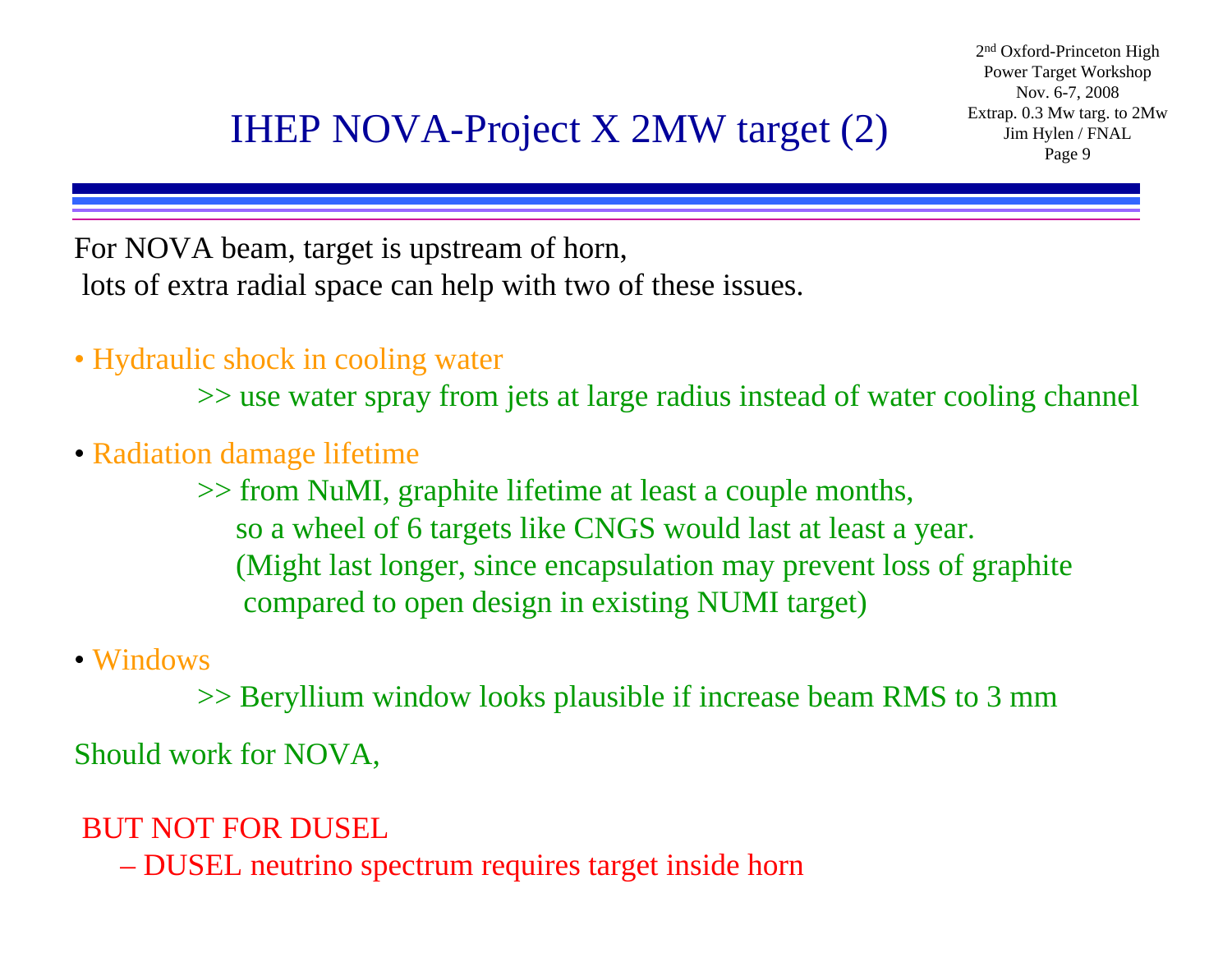Neither the NuMI horn nor target replacement were due to failure of the components themselves, but failure of components on the utility support module. Lesson learned – keep supporting equipment at the component as simple as possible.

FNAL Project-X would provide 21 to 25 e20 POT/yr --> 5 to 6 times integral on NT02 so far, so based on NuMI a graphite target should last at least a couple months. However, Project-X beam spot will be larger (perhaps 3 mm RMS compared to NuMI 1 mm RMS), so radiation density / POT will be less, and target lifetime should be longer. But conservatively need to plan frequent replacement.

Motivates the following concept – an integrated target/horn that is one short unit, with a single cooling system. Simple enough that it can be replaced quickly and often.

Can such a concept work? Have others studied this to see if it has a fatal flaw?

Have had no resources to do engineering, so do a back-of-envelop extrapolation, combining the NuMI horn neck and the IHEP graphite target study.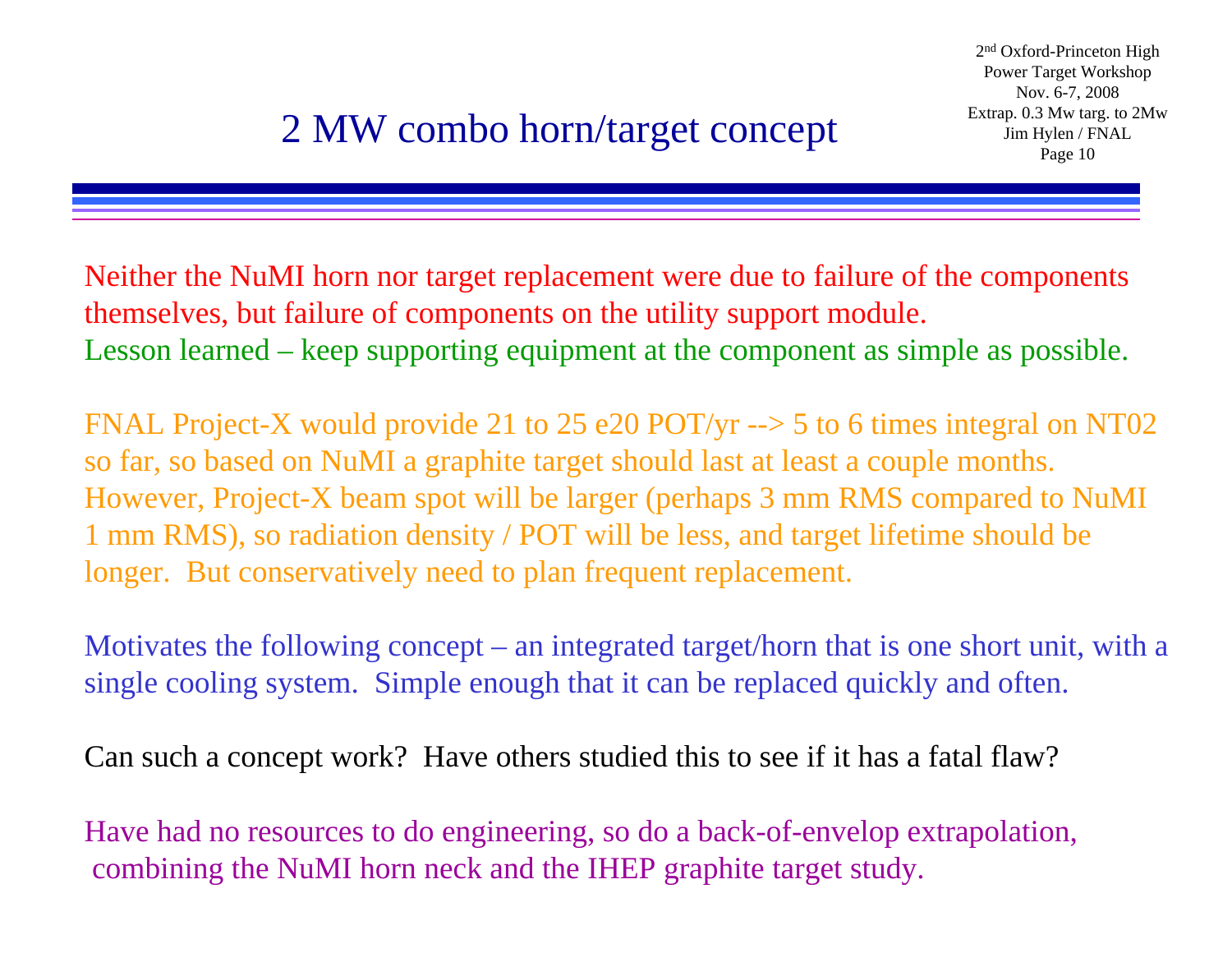# **NuMI Horn Run History** Extrap. 0.3 Mw tar

*1st horn 1 removed June 2008 after 4.9e20 POT because water suction line failed at electrical isolator on support module – probably due to water erosion High radiation makes repair very difficult*

| $1st$ horn $1$                    | Design                            | Running           |
|-----------------------------------|-----------------------------------|-------------------|
| Horn current                      | 200 kA                            | $185 - 200 kA$    |
| half-sine pulse length of current | $5 \text{ ms}$                    | $2.3 \text{ ms}$  |
| <b>Repetition rate</b>            | $1.86 \text{ sec}$                | $2.2 \text{ sec}$ |
| Radius (OD,ID) of Al. neck        | $(13.5 \text{ mm}, 9 \text{ mm})$ |                   |
| Lifetime - time                   | $> 1$ year                        | 3 years           |
| Lifetime - pulses                 | >1e7                              | 2.4e7             |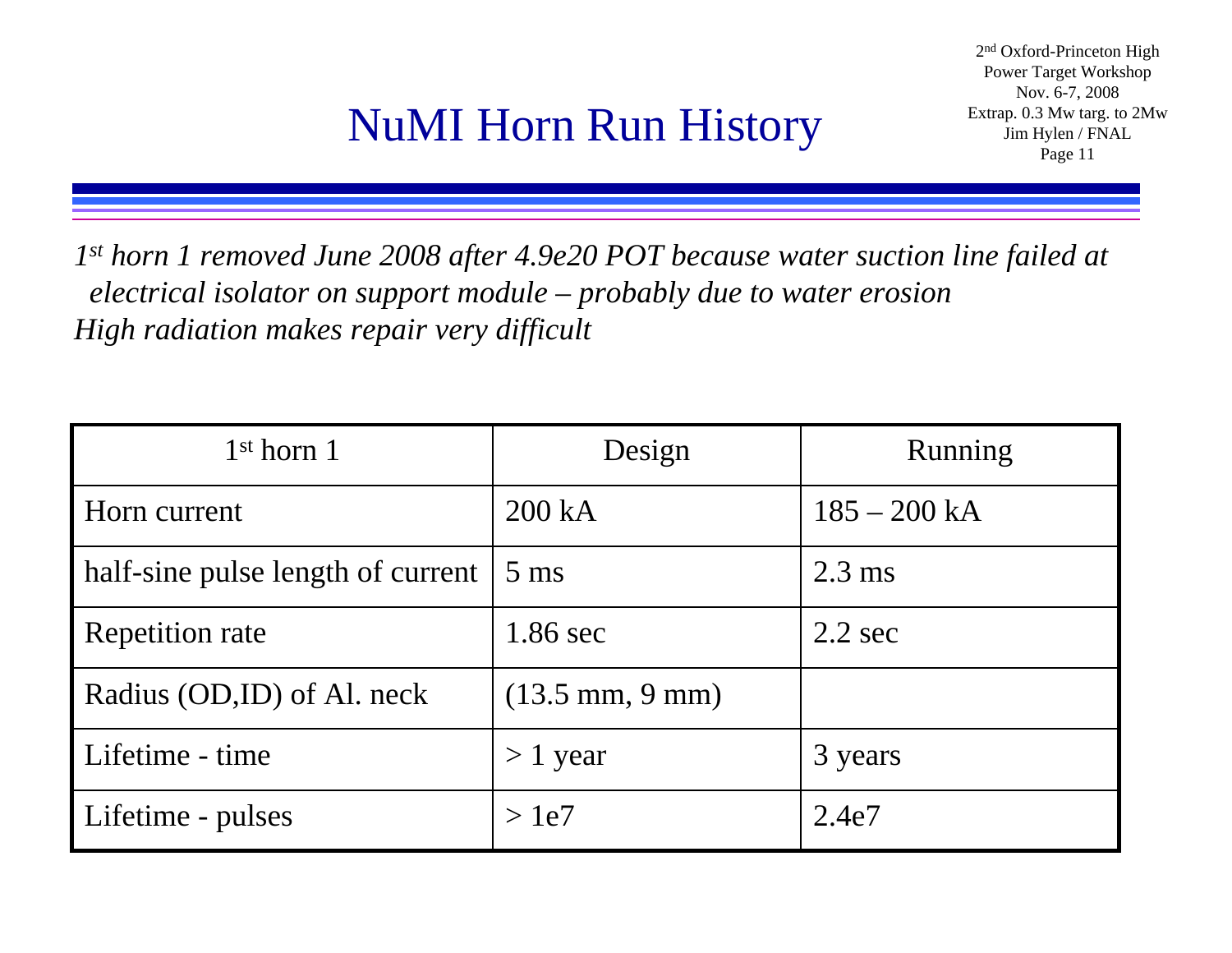### Proposed target encapsulated by horn inner conductor

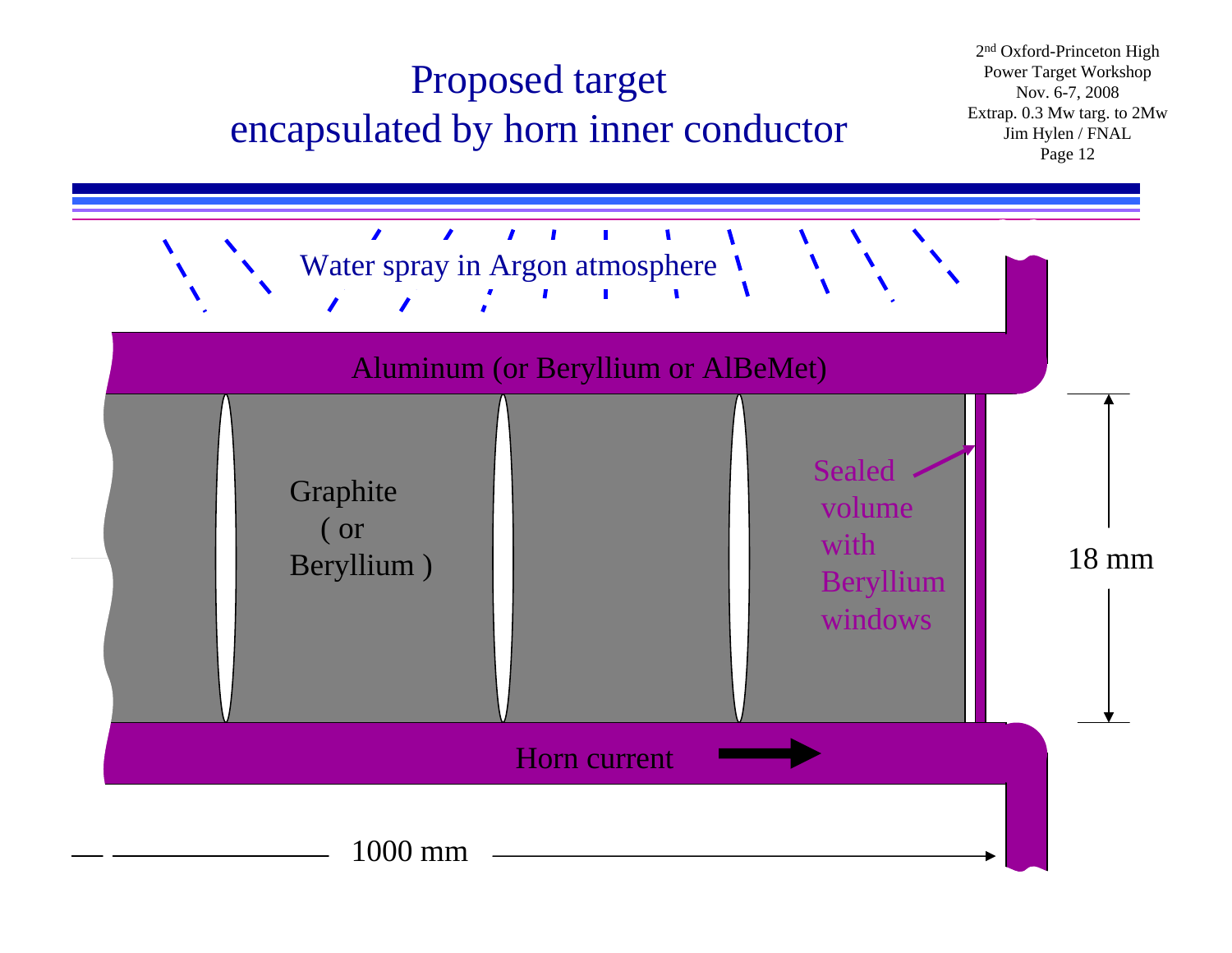Draft parameter list based on some linear extrapolation *(Need Monte Carlo and real engineering study to optimize)*

| Horn I.C. O.D.<br>(same as NuMI horn neck)            | $27 \text{ mm}$    | (note K2K horn target)<br>region was 30 mm diam.) |
|-------------------------------------------------------|--------------------|---------------------------------------------------|
| Horn conductor thickness<br>(same as NuMI horn neck)  | $4.5 \text{ mm}$   | (may be too conservative)                         |
| Horn current<br>Horn pulse length                     | 200 kA<br>$0.6$ ms | Same as NuMI<br>$(geo-mean$ NuMI & M.B.)          |
| Graphite diameter<br>$(fill$ in to horn I.D.)         | $18 \text{ mm}$    | (was 15 mm in IHEP)<br>2MW target study)          |
| Target and horn Length<br>(graphite in 2 cm segments) | $1 \text{ m}$      | (match IHEP study)                                |
| Beam spot RMS                                         | $3 \text{ mm}$     | (Min. from IHEP study for<br>Be upstream window)  |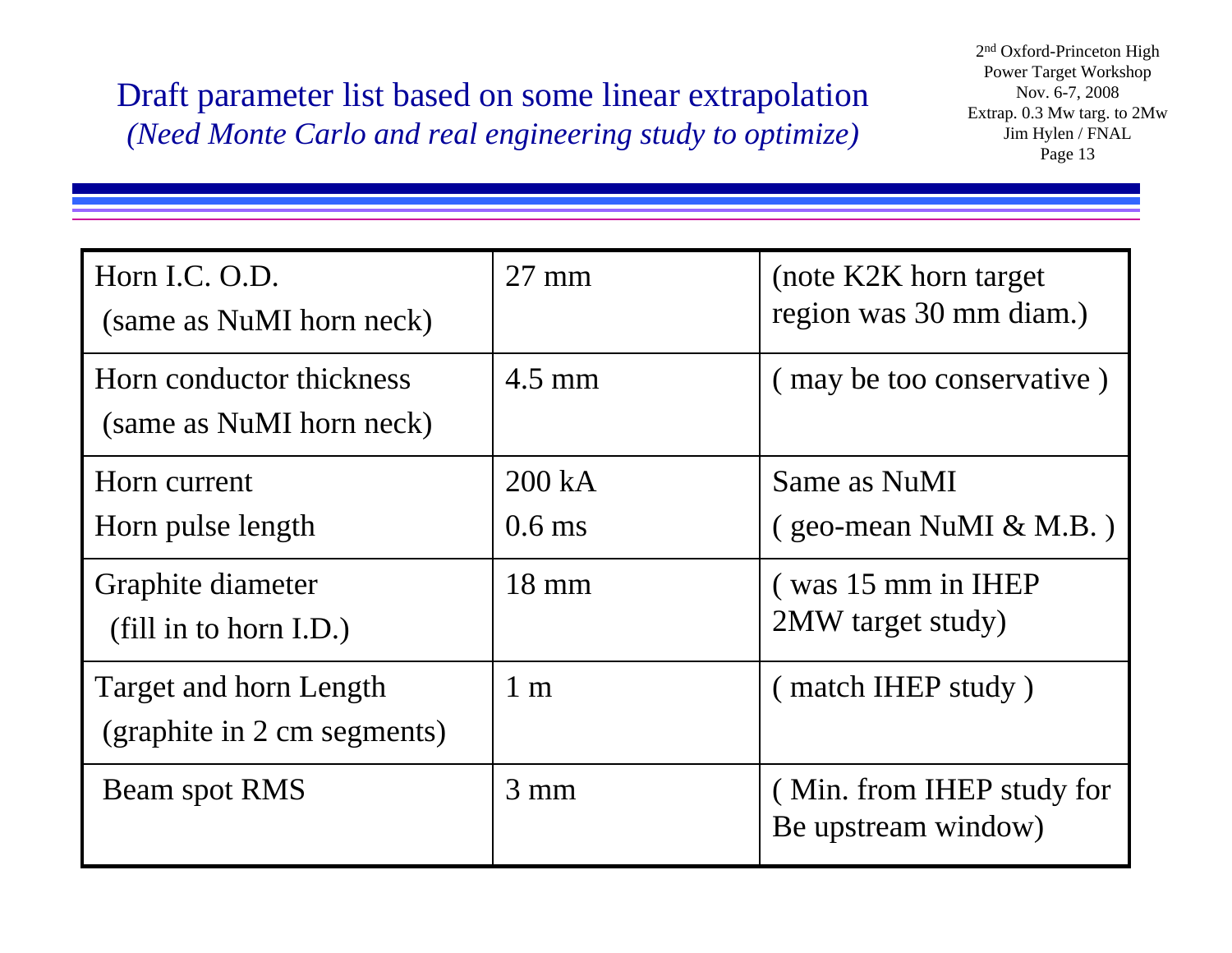### Estimates for 2 MW at 120 GeV 1.5e14 PPP

| Beam power deposition graphite                                              | $24 \text{kw}$                         | 1 <sup>st</sup> order extrapolation away                    |
|-----------------------------------------------------------------------------|----------------------------------------|-------------------------------------------------------------|
| Beam power deposition Aluminum                                              | $17 \text{kw}$                         | from IHEP report numbers                                    |
| <b>Joule heating Aluminum</b>                                               | $1 \text{kw}$                          |                                                             |
| Water spray heat transfer coef.                                             | $15 \text{ kw} / \text{m}^2 \text{ K}$ | From literature.                                            |
| Average dT for heat transfer                                                | 33 K                                   | $(x 2 at D.S. end? -- > 76 C?)$                             |
| Per pulse temperature jump in<br>Aluminum D.S. end                          | 70 K                                   | (Intermittently boiling)<br>water?)                         |
| <b>Stress Safety Factor in Graphite</b><br><i>(need calc. for Aluminum)</i> | 1.9                                    | <b>IHEP</b> report, Mohr-Coulomb<br><b>Stress Criterion</b> |
| Max. Edep/spill Graphite                                                    | $800$ J/cm <sup>3</sup>                | (based on relative CTE, SHC,                                |
| Max. Edep/spill Aluminum                                                    | $200$ J/cm <sup>3</sup>                | etc, Al. stress may be OK)                                  |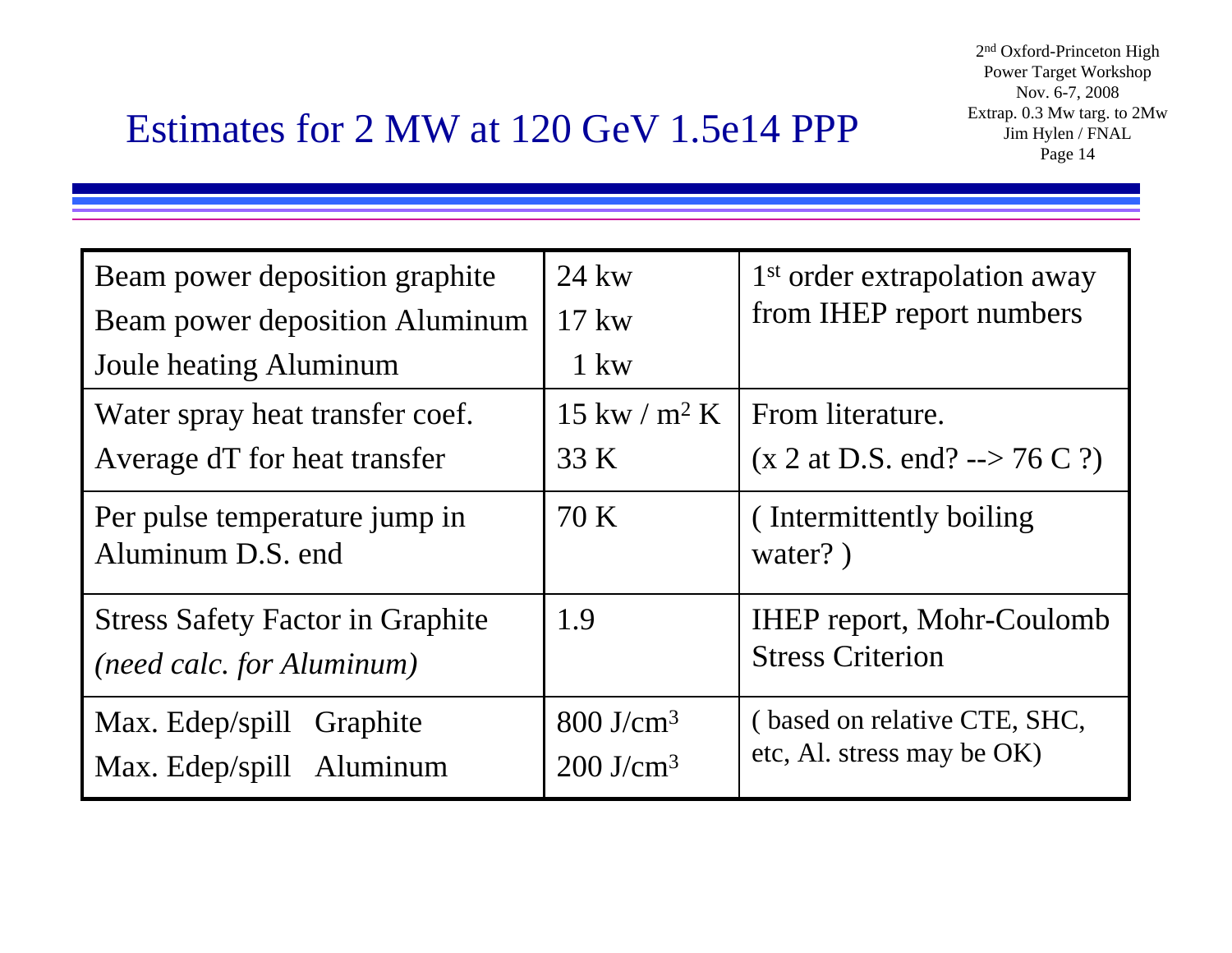Based on back-of-envelop heating extrapolations, and experience of the survival of the NuMI target to 5e19 POT/mm 2, the parameters for an embedded graphite target in aluminum horn inner conductor may work for 2 MW beam; need real engineering analysis to go further. (Dynamic stress in aluminum is worry).

The system gets rid of the hydraulic shock problem in cooling water that a NuMI-like target would have.

Keep horn short for ease of construction, and waste disposal. (Then need 3<sup>rd</sup> horn like T2K to make up magnetic field length).

Based on NuMI target running, conservatively plan for several target/horn swaps per year, similar to FNAL pbar target/lens operations. ( More NuMI running will help clarify lifetime. Larger spot size for DUSEL should probably extend radiation damage lifetime further).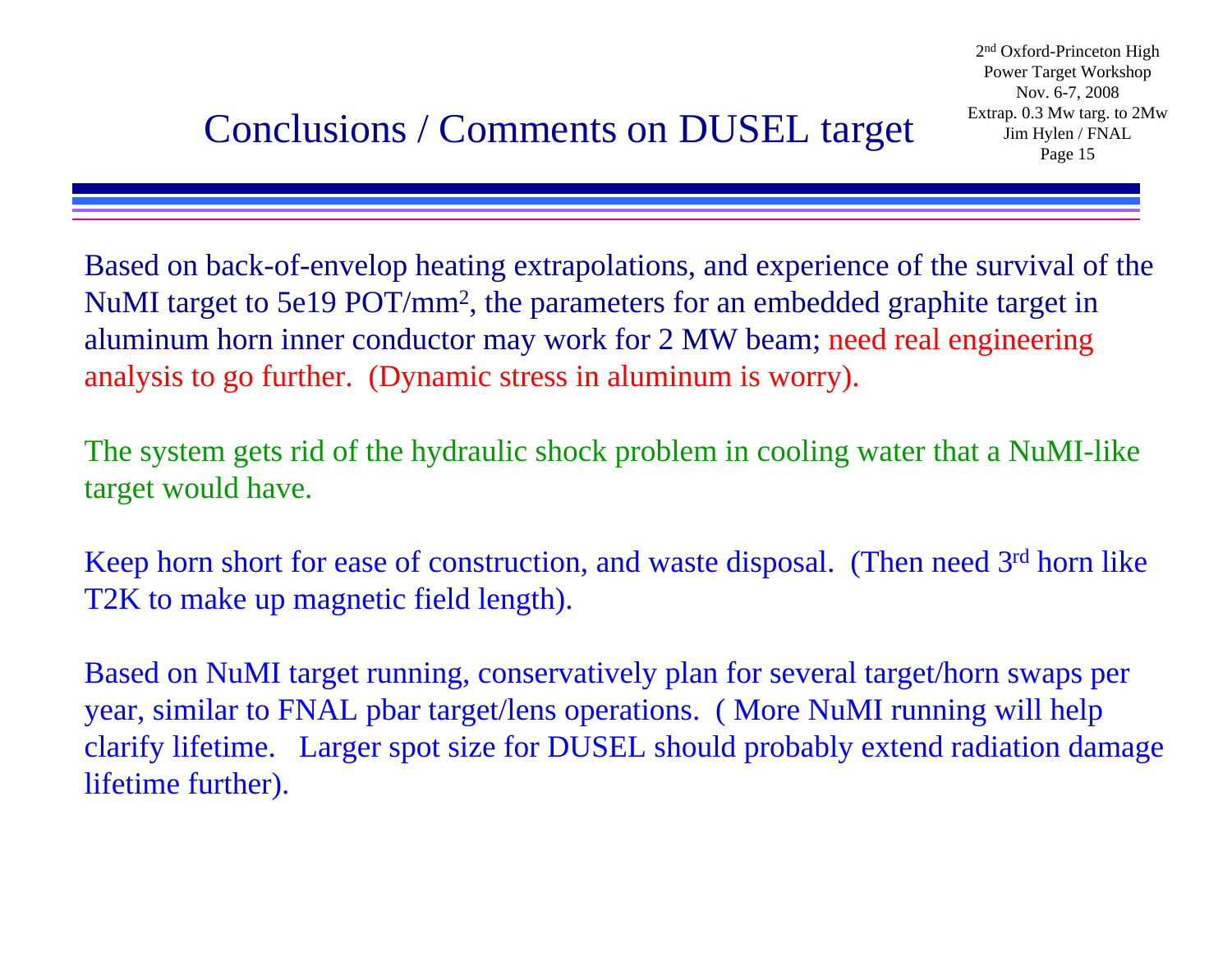# $\text{Conclusions / Comments (2)}$  Franch Straight Conclusions / Comments (2)

2n<sup>d</sup> Oxford-Princeton High Power Target Workshop Nov. 6-7, 2008 Extrap. 0.3 Mw targ. to 2Mw Jim Hylen / FNAL

Beryllium should be somewhat better than Aluminum for horn inner conductor because

- lower density (so less energy deposit)
- coefficient of thermal expansion (11 ppm/K) better matches POCO ZXF-5Q graphite (8 ppm/K) than Aluminum does  $(23 \text{ ppm/K})$

Beryllium electrical conductivity is good enough, since joule heating is small.

Beryllium as target slug material should also be explored – advantage: no window needed, and CTE exactly matched between slugs and tube.

Probably requires larger beam spot size than for graphite.

Note NuMI target upstream window has also survived 5.5e19 POT/mm<sup>2</sup> so far, so radiation damage lifetime is tested to that extent.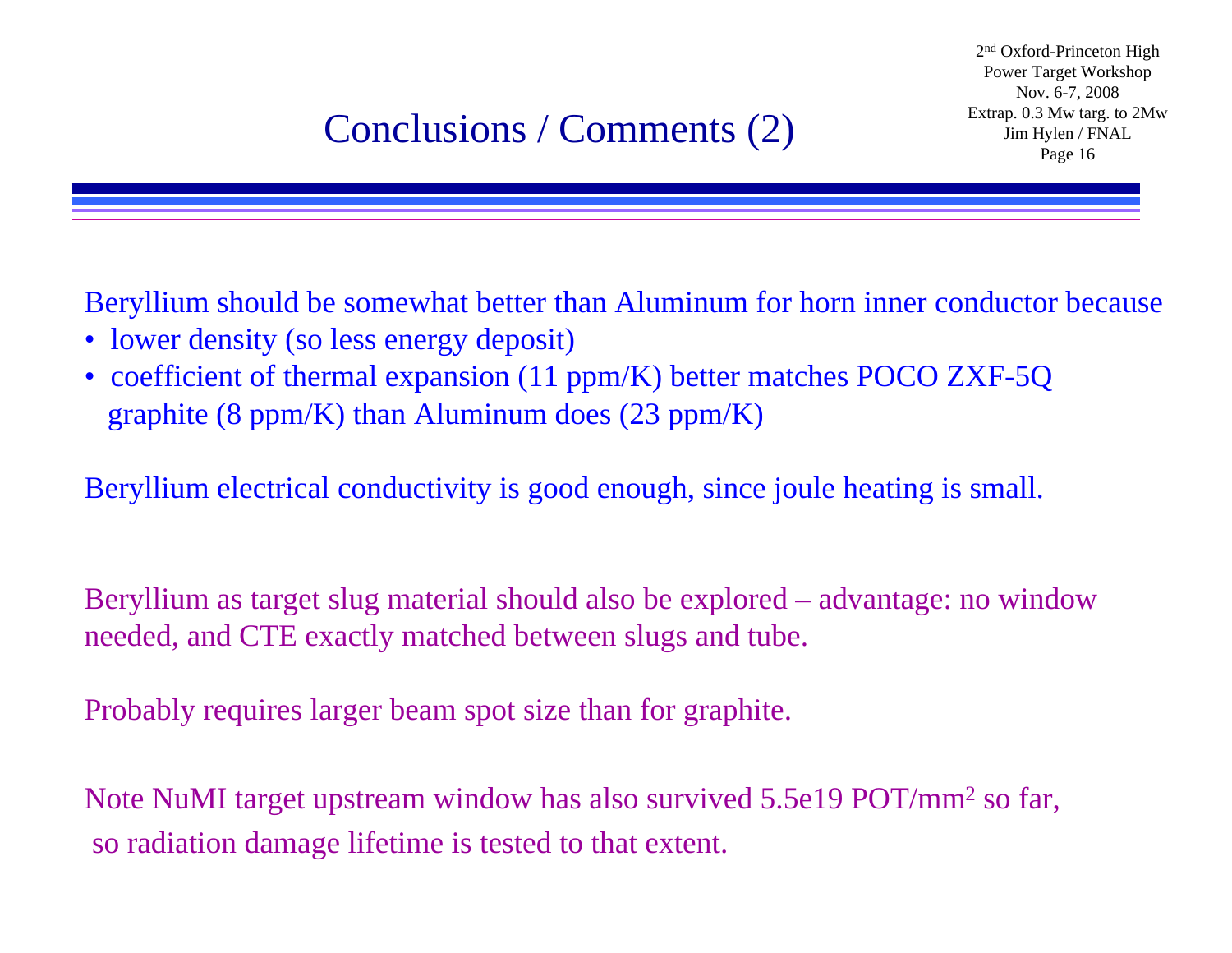#### From Luca Bruno(NBI workshop)

Material Properties Extrap. 0.3 Mw targ. to 2

2n<sup>d</sup> Oxford-Princeton High Power Target Workshop Nov. 6-7, 2008 Extrap. 0.3 Mw targ. to 2Mw

| Graphites and hBN - Material Properties at 20 °C |                          |                         |      |            |       |                 |                 |                 |             |             |
|--------------------------------------------------|--------------------------|-------------------------|------|------------|-------|-----------------|-----------------|-----------------|-------------|-------------|
|                                                  | <b>Unit</b>              | <b>Carbone-Lorraine</b> |      | <b>SGL</b> |       |                 | <b>POCO</b>     | h-BN            |             |             |
| <b>Property</b>                                  |                          | 1940                    | 2020 | 2333       | R7500 | CZ <sub>3</sub> | CZ <sub>5</sub> | CZ7             | ZXF-5Q      | <b>AX05</b> |
| <b>Apparent Density</b>                          | $g \text{ cm}^{-3}$      | 1.76                    | 1.77 | 1.86       | 1.77  | 1.73            | 1.84            | 1.88            | 1.78        | 1.91        |
| <b>Open Porosity</b>                             | $\frac{0}{0}$            | 16                      | 9    | 10         | 13    | 14              | 10 <sup>°</sup> | 10 <sup>°</sup> | 16          |             |
| Avg. Grain size                                  | µm                       | 12                      | 16   | 5          | 10    | 20              | 10              | 3               | $\mathbf 1$ |             |
| <b>Young Modulus</b>                             | Gpa                      | 10                      | 9.2  | 10         | 10.5  | 10 <sup>°</sup> | 11.5            | 14              | 14.5        | 30          |
| Thermal exp. Coeff.                              | um/m °C                  | 4.7                     | 3.5  | 6          | 3.9   | 3.8             | 5.1             | 5.8             | 8.1         | 0.5         |
| <b>Thermal Conductivity</b>                      | $W/m^{\circ}C$           | 81                      | 75   | 90         | 80    | 65              | 100             | 100             |             | 71/121      |
| <b>Electrical resistivity</b>                    | $\mu\Omega$ m            |                         | 16.5 |            | 14    | 18              | 13              | 13              | 19.5        | $> 10^{14}$ |
| <b>Specific heat</b>                             | J/kg °C                  | 710                     | 710  | 710        | 710   | 710             | 710             | 710             | 710         | 800         |
| <b>Flexural strength</b>                         | <b>MPa</b>               | 45                      | 41   | 76         | 50    | 40              | 60              | 85              | 115         | 22          |
| <b>Compressive Strength</b>                      | <b>MPa</b>               | 91                      | 100  | 167        | 120   | 90              | 125             | 240             | 195         | 23          |
| Tensile strength                                 | <b>MPa</b>               | 30                      | 27   | 50         | 33    | 26              | 40              | 56              | 76          | 15          |
|                                                  |                          |                         |      |            |       |                 |                 |                 |             |             |
| Ratio $\sigma_{\rm c}/\sigma_{\rm t}$            | $\overline{\phantom{0}}$ | 3.1                     | 3.7  | 3.3        | 3.6   | 3.4             | 3.2             | 4.3             | 2.6         | 1.5         |
| $K \sim (\sigma_t C_p)/(E \alpha)$               | ٠                        | 0.45                    | 0.60 | 0.59       | 0.57  | 0.49            | 0.48            | 0.49            | 0.46        | 0.80        |

**A wide range of graphites was investigated. Based on material data available in literature, the best candidates have been identified. The table shows a selection of grades considered.**